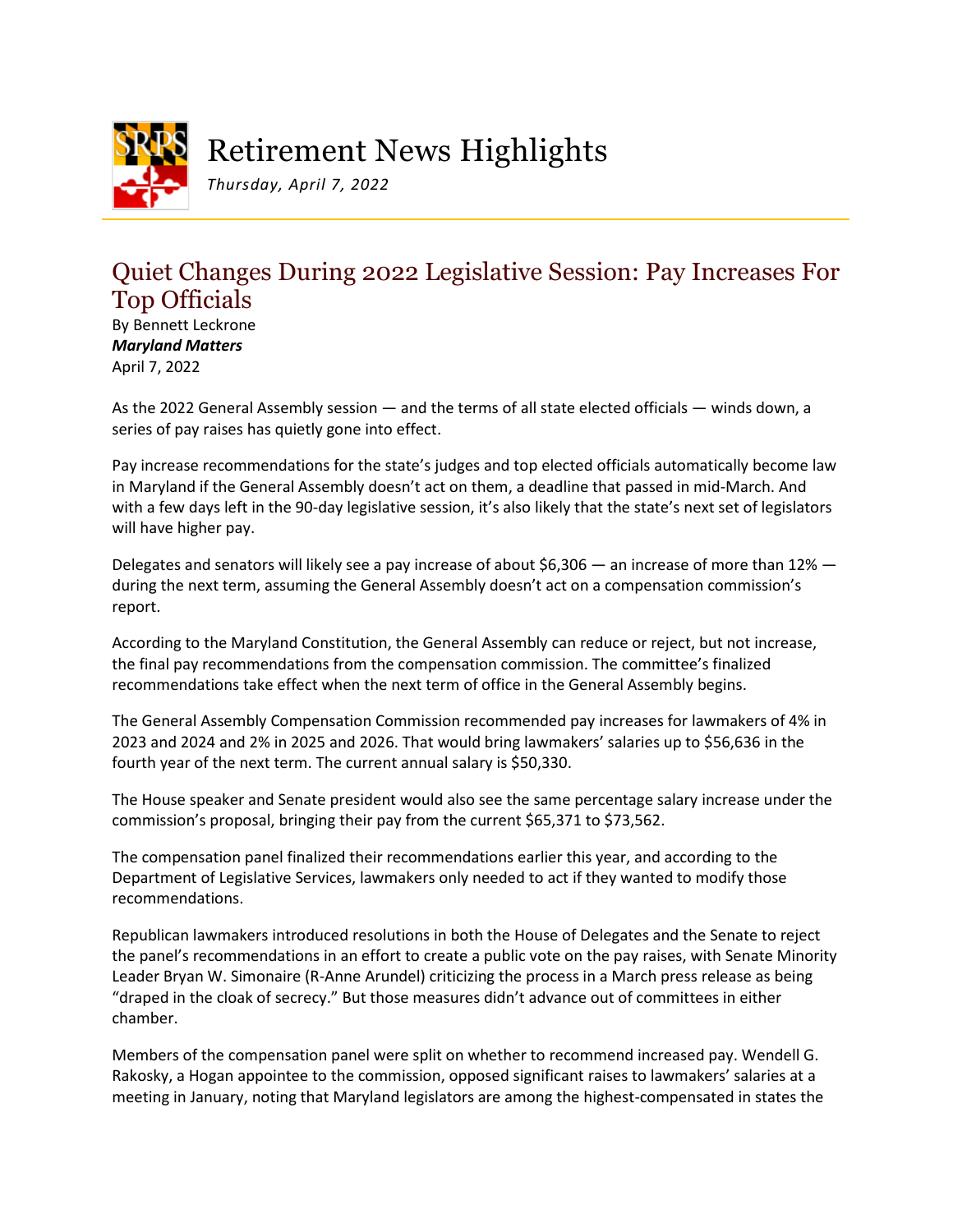NCSL considers to have a hybrid model, meaning the legislature isn't full-time but lawmakers say they spend more than two-thirds of a full-time job being legislators.

But Lester Davis, a Jones appointee, said at that meeting that lawmakers are spending more time than before on legislative work outside of the session. In a Department of Legislative Services survey conducted as part of the panel's work, lawmakers who responded said they spend a significant amount of time working on legislative issues outside of the session.

Of the 136 lawmakers who responded to that survey, 28% said they dedicate 40 or more hours per week to legislative activities outside of the legislative session, 29% said they spend between 30 and 39 hours per week on legislative activity, 36% said they spend between 20 and 29 hours per week and 7% indicated they spend less than 20 hours per week on legislative activities outside of the regular session. And roughly 96% of those lawmakers said they spend 40 or more hours per week on legislative activities during the regular 90-day legislative session.

According to a 2021 report by the nonpartisan group New American Leaders, lawmakers' pay is tied to who can afford to run for office and lower pay hampers diversity in legislatures. That report states that "the flexibility required by legislatures is simply not the type of flexibility that industries like hospitality, administrative, social services, or educational fields can offer. Workers in industries that traditionally require more structured hours also struggle with access to the capital that is required to run for office in the first place."

Panelists worried that, if no increase was given, lawmakers would essentially see their compensation reduced due to inflation. According to the commission's report, the average per capita personal income statewide in Maryland was \$64,640 in 2020.

"If we don't give an increase, at the very least an inflationary increase, we're actually reducing the salaries," Lyn Dippel, a Hogan appointee, said in January. Rakosky suggested the 4% increase for both 2023 and 2024 and 2% increase for 2025 and 2026 as a compromise, and panelists coalesced around that proposal.

## **Gubernatorial pay increases**

Maryland's next governor will also get a pay raise. The Governor's Salary Commission, likewise appointed every four years to mull gubernatorial pay, recommended pay increases for the governor and other top officials last year.

The governor's salary will increase from the current \$180,000 rate to \$195,000 in 2026, an 8% increase. The next lieutenant governor will also see an increase during the next term from the \$149,500 to \$175,000. That amounts to an increase of 17%.

Unlike the General Assembly Compensation Commission's recommendation, salary increases from the Governor's Salary Commission are constitutionally required to be introduced in the General Assembly as a joint resolution. The General Assembly didn't pass the resolution with the recommended pay increases within 50 days of its introduction, which under Maryland law means the pay increases for governor and lieutenant governor were automatically adopted.

The Governor's Salary Commission also recommended pay increases for the comptroller, attorney general and treasurer to mirror the lieutenant governor increase of \$149,500 to \$175,000 and a secretary of state pay increase from \$105,500 to \$120,000 in their report. Those salaries are set in